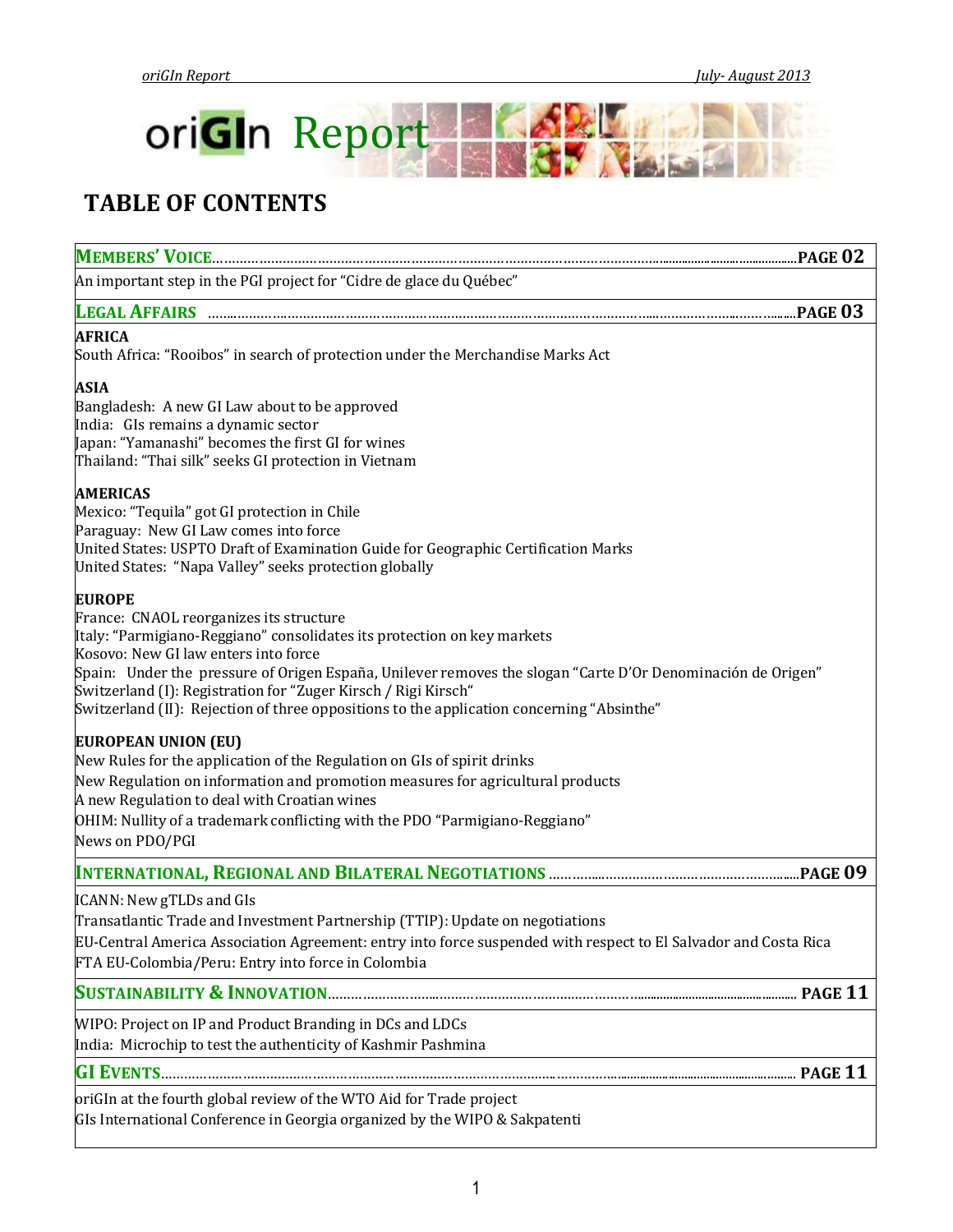# **MEMBERS' VOICE**

# **An important step in the PGI project for ''Cidre de glace du Québec''**

*by Marjolaine Mondon, Project coordinator at Conseil des appellations réservées et des termes valorisants (CARTV), Québec, Canada*



Following the application for *Cidre de glace du Québec* as Protected Geographical Indication (PGI) submitted by the ''Association des Cidriculteurs artisans du Québec'', from June 13 to July 27, the « Conseil des appellations réservées et des termes valorisants » (CARTV) launched a public consultation.

According to the relevant law of Quebec ('' Loi sur les appellations réservées et les termes valorisants''*)*, the product specification of an appellation seeking protection must be subject to a public consultation before its recognition. After analysing the results of the public consultation, approving the product specification and deciding on the

accreditation of one or more certification bodies, the CARTV will send the Minister of Agriculture, Fisheries and the Food of Quebec its recommendation on whether to recognize the PGI *Cidre de glace du Québec.*

The official PGI certificate issued by the Minister of Agriculture certifies that the product at issue and its method of production have unique and specific characteristics linked to its *terroir* and provide full protection to the relevant appellation in Quebec. Following the national recognition as PGI *Cidre de glace du Québec* will be able to seek protection in foreign jurisdictions.

# **A unique product from Quebec**

The *Cidre de glace du Québec* is a unique product of Quebec with specificity and reputation. Three factors determine its specificity: the characteristics linked to the history of the apple sector in Quebec, the sector development associated with the tradition and the innovation consisting in concentrating sugar in the apple and in the juice exclusively through natural cold. Only a northern climate such as the one in Quebec allows the production of ice cider without using artificial freezing techniques and without adding sugar.

The PGI recognition process has been undertaken by a group of fifty producers with the aim to protect such appellation, whose added value has been built for over 20 years. The reputation of *Cidre de glace du Québec* is actually growing worldwide.

All information on the PGI recognition process is available in French on the CARTV website @ <http://www.cartv.gouv.qc.ca/demande-reconnaissance-ligp-cidre-glace-quebec>

For further information, please contact: [marjolaine.mondon@cartv.gouv.qc.ca](mailto:marjolaine.mondon@cartv.gouv.qc.ca)

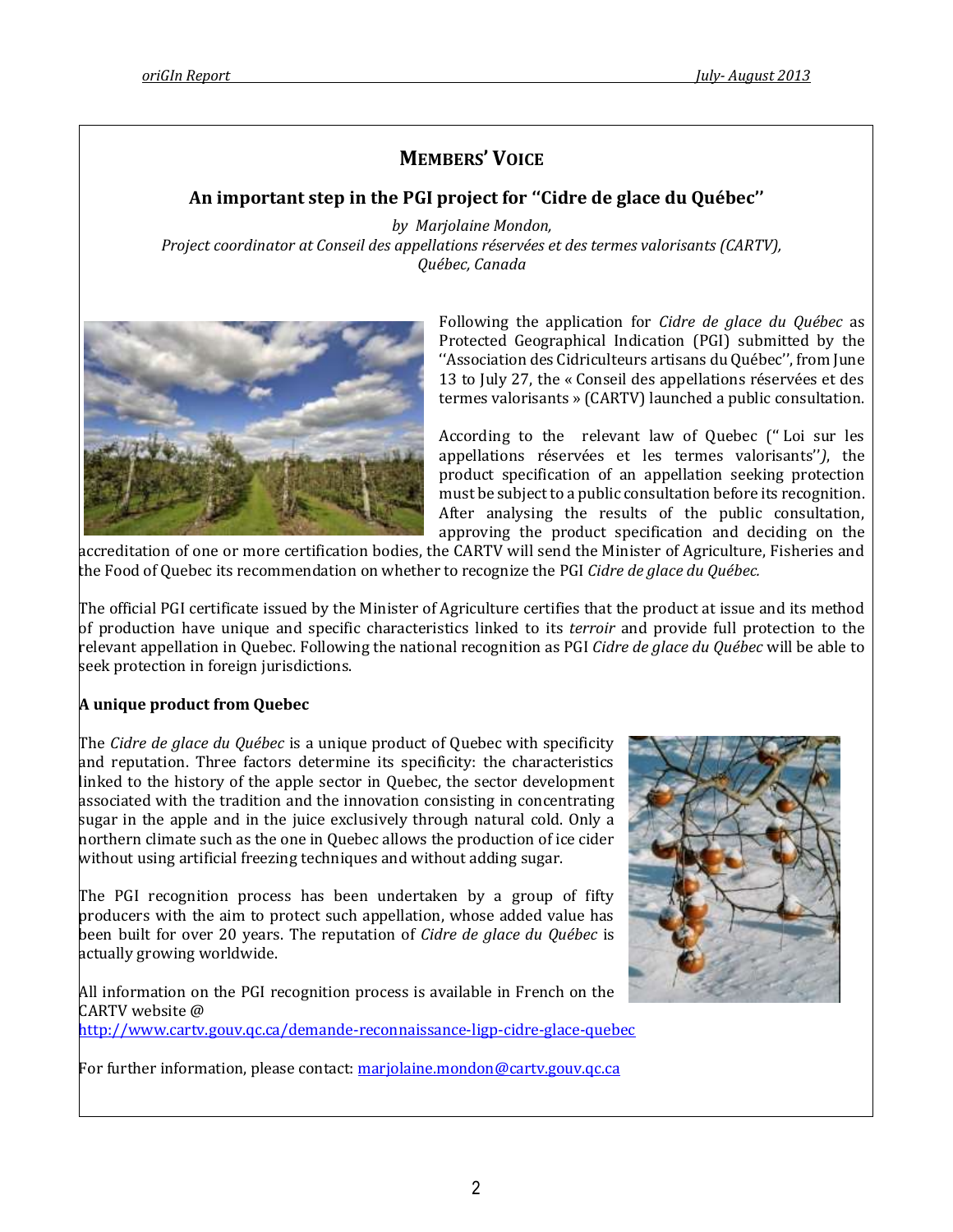# **LEGAL AFFAIRS**

# **Africa**

#### **South Africa: "Rooibos" in search of protection under the Merchandise Marks Act**

In early August, the process to protect "Rooibos", the well-known tea brewed from the dried leaves of the plant grown in parts of Western Cape and Northern Cape, under the Merchandise Marks Act of South Africa was launched. This Act provides in its Article 15 that the use of certain words may be prohibited in relation to any trade or business activity. The Merchandise Marks Act of South Africa is available @

[http://www.wipo.int/wipolex/en/text.jsp?file\\_i](http://www.wipo.int/wipolex/en/text.jsp?file_id=130427) [d=130427](http://www.wipo.int/wipolex/en/text.jsp?file_id=130427)

The South African authorities came to this solution after seeking an adequate legal strategy to provide protection to "Rooibos" for several years. On the one hand, in South Africa there is no *sui generis* system to protect Geographical Indications (GIs). On the other hand, the registration under the Trademark Act has proved to be problematic because the name "Rooibos" might be considered descriptive. As distinctiveness is not required under the Merchandise Marks Act, requesting the prohibition of the use of "Rooibos" (as well as 5 variations of the name) in relation to beverages, unless they are produced in South Africa, resulted a viable option.

Further information @ [http://www.iam](http://www.iam-magazine.com/reports/detail.aspx?g=BFEAB34D-9E66-48EF-9E14-6F69C8762219)[magazine.com/reports/detail.aspx?g=BFEAB34](http://www.iam-magazine.com/reports/detail.aspx?g=BFEAB34D-9E66-48EF-9E14-6F69C8762219) [D-9E66-48EF-9E14-6F69C8762219](http://www.iam-magazine.com/reports/detail.aspx?g=BFEAB34D-9E66-48EF-9E14-6F69C8762219) & [http://mg.co.za/article/2013-08-02-00](http://mg.co.za/article/2013-08-02-00-rooibos-war-no-storm-in-a-teacup) [rooibos-war-no-storm-in-a-teacup](http://mg.co.za/article/2013-08-02-00-rooibos-war-no-storm-in-a-teacup)

# **Asia**

#### **Bangladesh: A new GI Law about to be approved**

In July, the authorities of Bangladesh discussed the Geographical Indication (GI) Act 2013, with the objective to adopt it rapidly. The aim of this Law is to protect the country's century-old indigenous product names, such as Hilsa fish, Jamdani sari, Nakshi kantha (pineapple) and Fazi mango.

Among other provisions, the draft text establishes that only producers associations are entitled to apply for a GI registration; provides for a 60 days opposition period after the publication of an application; and for a protection of ten years (renewable). Moreover, the new GI Act establishes criminal sanctions for GI infringements.

The process of approval of the new law seems to confirm the interest of Bangladesh to join the Lisbon Agreement on the protection of Appellations of Origin and their International Registration.

#### More information @

[http://www.dhakatribune.com/regulation/201](http://www.dhakatribune.com/regulation/2013/jul/15/geographical-indication-law-cards-protect-indigenous-products) [3/jul/15/geographical-indication-law-cards](http://www.dhakatribune.com/regulation/2013/jul/15/geographical-indication-law-cards-protect-indigenous-products)[protect-indigenous-products](http://www.dhakatribune.com/regulation/2013/jul/15/geographical-indication-law-cards-protect-indigenous-products) & [http://www.thefinancialexpress](http://www.thefinancialexpress-bd.com/index.php?ref=MjBfMDdfMTZfMTNfMV85MF8xNzY2OTA=)[bd.com/index.php?ref=MjBfMDdfMTZfMTNfMV](http://www.thefinancialexpress-bd.com/index.php?ref=MjBfMDdfMTZfMTNfMV85MF8xNzY2OTA=) [85MF8xNzY2OTA=](http://www.thefinancialexpress-bd.com/index.php?ref=MjBfMDdfMTZfMTNfMV85MF8xNzY2OTA=)

#### **India: GIs remain a dynamic sector**

While Pedana "Kalamkari" was registered in the GI Registry of India in August, the applications for "Nagpur orange", tribal "Warli art", "Dharmavaram saris" and "Kaipad rice" have entered in the mandatory opposition period of four months established by the Indian Law.

"Kalamkari" art is a hand-painted art on [cotton](http://en.wikipedia.org/wiki/Cotton) [textile,](http://en.wikipedia.org/wiki/Textile) practiced in the town of Pedana and its neighbouring villages of Machilipatnam, Polavaram and Kappaladoddi in Guduru mandal of Krishna district.

The "Warli art" consists in paintings representing the folklore of the Warli tribe. It is mostly practised by women and has become popular in recent times. The saris from Dharmavaram are the famous weaving with brocade gold patterns manufactured in Anantapur in Andhra Pradesh. "Kaipad" is the name of an organic rice cultivated in the Indian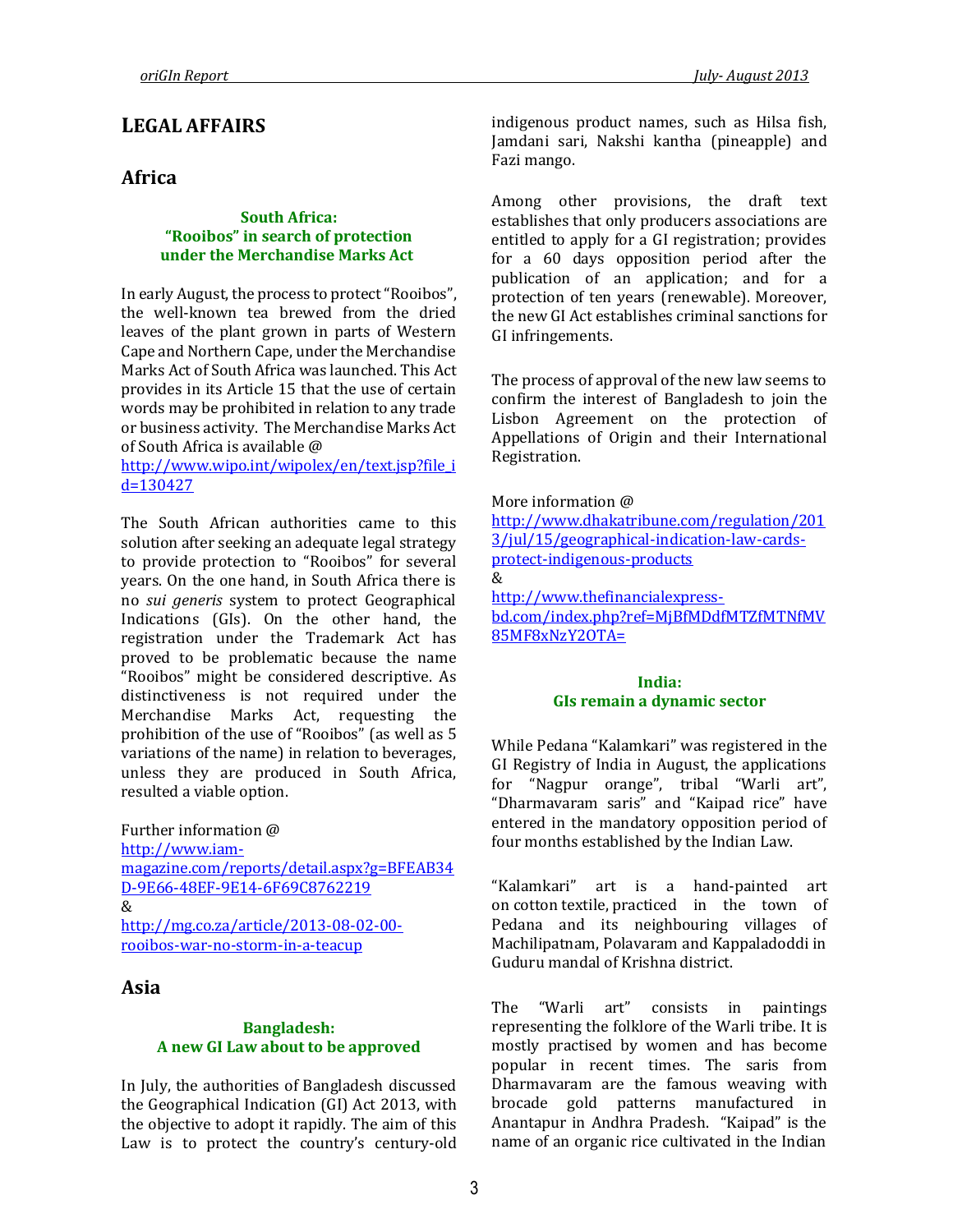state of Kerala. The rice cultivation is based on organic farming technics and aquaculture.

Further information @

[http://newindianexpress.com/states/kerala/O](http://newindianexpress.com/states/kerala/Organic-kaipad-rice-set-to-get-pride-of-place/2013/08/02/article1713873.ece) [rganic-kaipad-rice-set-to-get-pride-of](http://newindianexpress.com/states/kerala/Organic-kaipad-rice-set-to-get-pride-of-place/2013/08/02/article1713873.ece)[place/2013/08/02/article1713873.ece,](http://newindianexpress.com/states/kerala/Organic-kaipad-rice-set-to-get-pride-of-place/2013/08/02/article1713873.ece)  &

[http://www.thehindu.com/news/national/gi](http://www.thehindu.com/news/national/gi-tag-for-nagpur-orange-dharmavaram-saris/article4974802.ece)[tag-for-nagpur-orange-dharmavaram](http://www.thehindu.com/news/national/gi-tag-for-nagpur-orange-dharmavaram-saris/article4974802.ece)[saris/article4974802.ece](http://www.thehindu.com/news/national/gi-tag-for-nagpur-orange-dharmavaram-saris/article4974802.ece) 

&

[http://www.thehindu.com/news/national/ker](http://www.thehindu.com/news/national/kerala/gi-tag-for-kaipad-rice-to-boost-cultivation/article4989083.ece) [ala/gi-tag-for-kaipad-rice-to-boost](http://www.thehindu.com/news/national/kerala/gi-tag-for-kaipad-rice-to-boost-cultivation/article4989083.ece)[cultivation/article4989083.ece](http://www.thehindu.com/news/national/kerala/gi-tag-for-kaipad-rice-to-boost-cultivation/article4989083.ece)

#### &

[http://www.thehindu.com/news/national/and](http://www.thehindu.com/news/national/andhra-pradesh/pedana-kalamkari-art-form-gets-gi-tag/article5033067.ece) [hra-pradesh/pedana-kalamkari-art-form-gets](http://www.thehindu.com/news/national/andhra-pradesh/pedana-kalamkari-art-form-gets-gi-tag/article5033067.ece)[gi-tag/article5033067.ece](http://www.thehindu.com/news/national/andhra-pradesh/pedana-kalamkari-art-form-gets-gi-tag/article5033067.ece)

#### **Japan:**

# **"Yamanashi" becomes the first GI for wines**

Last July, ''Yamanashi" obtained the GI recognition by the National Tax Agency of Japan, becoming the first GI to be granted for wines in this country.

To bear the appellation "Yamanashi", a wine has to be produced with some specific grape varieties coming from Yamanashi and be produced and bottled in the relevant area. According to this criteria, 55 producers have been authorized by the Yamanashi wineries' body to use the appellation "Yamanashi".

More information @ [http://www.japantimes.co.jp/news/2013/07/](http://www.japantimes.co.jp/news/2013/07/17/national/yamanashi-wines-seek-regional-cachet/#.UgDIaJL0GHN) [17/national/yamanashi-wines-seek-regional](http://www.japantimes.co.jp/news/2013/07/17/national/yamanashi-wines-seek-regional-cachet/#.UgDIaJL0GHN)[cachet/#.UgDIaJL0GHN](http://www.japantimes.co.jp/news/2013/07/17/national/yamanashi-wines-seek-regional-cachet/#.UgDIaJL0GHN)

## **Thailand: "Thai silk" seeks GI protection in Vietnam**

The Intellectual Property Department of Thailand has requested GI registration of "Thai Silk" (produced in north-east Thailand and renowned for its unique texture) in Vietnam.

More information @ [http://www.fibre2fashion.com/news/textile](http://www.fibre2fashion.com/news/textile-news/newsdetails.aspx?news_id=150329)[news/newsdetails.aspx?news\\_id=150329](http://www.fibre2fashion.com/news/textile-news/newsdetails.aspx?news_id=150329) &

[http://www.nationmultimedia.com/business/](http://www.nationmultimedia.com/business/GI-certification-sought-for-Thai-silk-30212559.html) [GI-certification-sought-for-Thai-silk-](http://www.nationmultimedia.com/business/GI-certification-sought-for-Thai-silk-30212559.html)[30212559.html](http://www.nationmultimedia.com/business/GI-certification-sought-for-Thai-silk-30212559.html)

# **Americas**

## **Mexico: "Tequila" got GI protection in Chile**

In early July, "Tequila" obtained the GI Status in Chile becoming the first Mexican product name to be protected in this country. Currently, "Tequila" is protected in many countries around the world, such as among others, the European Union (EU), the United States of America (USA), Canada, Japan and India.

More information (only in Spanish) @ [http://www.impi.gob.mx/work/sites/IMPI/res](http://www.impi.gob.mx/work/sites/IMPI/resources/LocalContent/PDF/IMPI_009_2013.pdf) [ources/LocalContent/PDF/IMPI\\_009\\_2013.pdf](http://www.impi.gob.mx/work/sites/IMPI/resources/LocalContent/PDF/IMPI_009_2013.pdf) & [http://www.inapi.cl/portal/prensa/607/w3](http://www.inapi.cl/portal/prensa/607/w3-article-3594.html) [article-3594.html](http://www.inapi.cl/portal/prensa/607/w3-article-3594.html)

## **Paraguay: New GI Law comes into force**

On 20 June, the Parliament of Paraguay adopted a new Law on GIs (Law No. 4.923).

From now on, origin-based quality products' names, such as "Stevia Paraguaya" (ka'a he'e), which currently enjoy protection under the trademark system, can seek protection as GIs.

The text of the new Law is available @ [http://sil2py.senado.gov.py/CONSULTASILpy](http://sil2py.senado.gov.py/CONSULTASILpy-war/formulario/VerDetalleTramitacion.pmf?q=VerDetalleTramitacion%2F5250)[war/formulario/VerDetalleTramitacion.pmf?q=](http://sil2py.senado.gov.py/CONSULTASILpy-war/formulario/VerDetalleTramitacion.pmf?q=VerDetalleTramitacion%2F5250) [VerDetalleTramitacion%2F5250](http://sil2py.senado.gov.py/CONSULTASILpy-war/formulario/VerDetalleTramitacion.pmf?q=VerDetalleTramitacion%2F5250)

### **United States: USPTO Draft of Examination Guide for Geographic Certification Marks**

In July, the United States Patent and Trademark Office (USPTO) published a Draft Examination Guide for Geographic Certification Marks with the objective to provide examiners and practitioners with additional guidance when dealing with applications for marks certifying the geographical origin of goods (or services).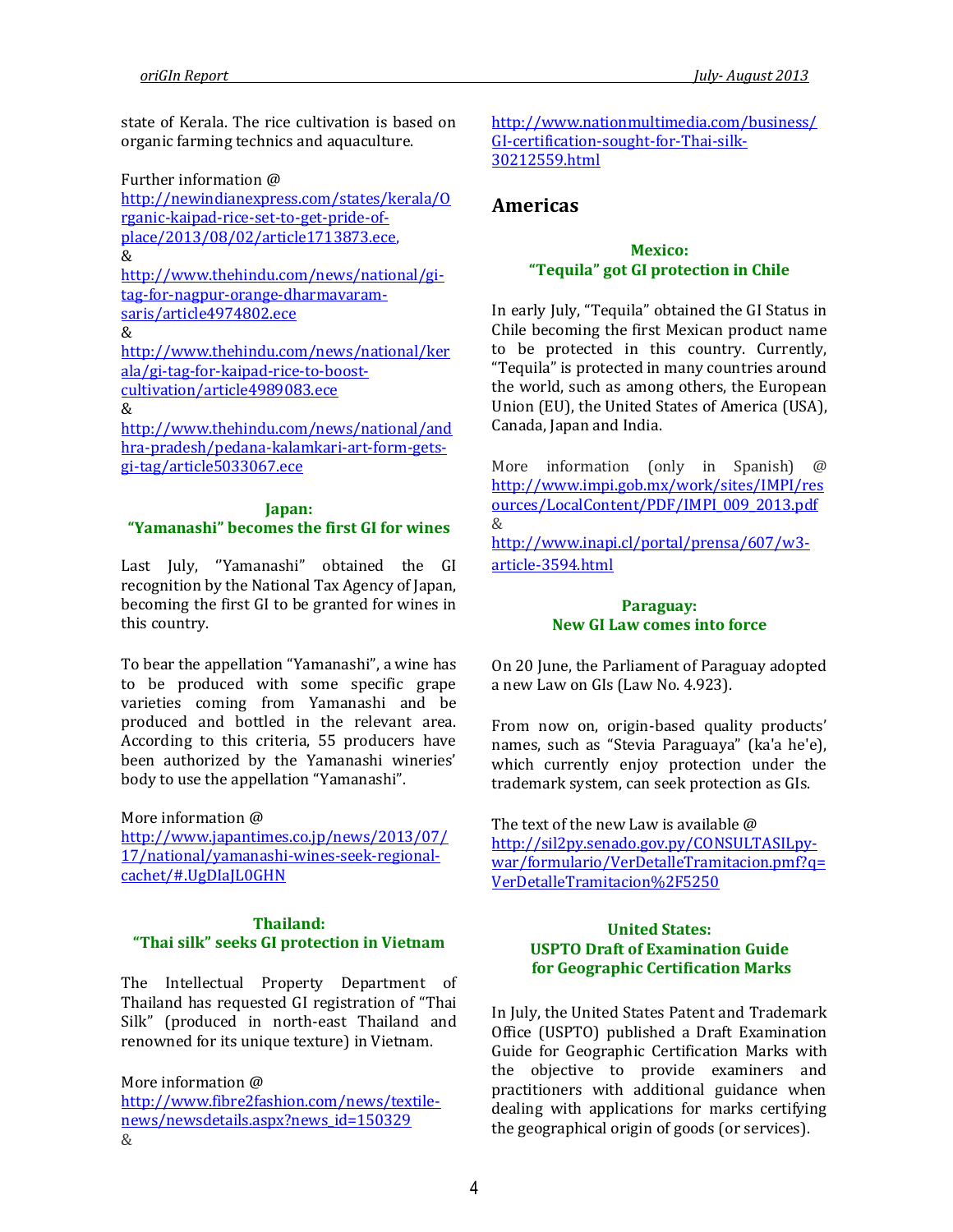**The document was open for comments and oriGIn submitted its contribution following a consultation with its members. As the Draft Examination Guide is based on the current US law, oriGIn on the one hand made comments to improve the existing procedures concerning Geographic Certification Marks, such as the proposal to provide for a check box on application forms giving the opportunity to applicants to indicate that a Geographic Certification Mark is being applied for; likewise, the proposal for a more "qualitative approach" in the likelihood of confusion search analysis by the Office was submitted by oriGIn. On the other hand, believing on an urgent need for legislative adjustments, we stressed the fact that, beside procedural improvements, the reforms of the current US legal framework on Certification Marks proposed in our manual ["American](http://www.origin-gi.com/images/stories/PDFs/English/oriGIn_Publications_2010/American_Origin_Products_Protecting_a_Legacy_Final_23.02.pdf)  Origin Products (AOPs)[: Protecting a Legacy"](http://www.origin-gi.com/images/stories/PDFs/English/oriGIn_Publications_2010/American_Origin_Products_Protecting_a_Legacy_Final_23.02.pdf), remain relevant and would allow the American GI business to fully deploy its potential.**

**The Draft Text of the Examination Guide and the oriGIn's Comments are available @ http://origingi.com/index.php?option=com\_content&vie**

**w=article&id=2339%3A30072013-originscomments-to-the-uspto-draft-examinationguide-for-geographic-certificationmarks&catid=26%3Anews&lang=en**

#### **United States: "Napa Valley" seeks protection globally**

On 27 August, Napa Valley Vintners (NVV) announced the protection of "Napa Valley" as a certification mark in Norway. Currently, "Napa Valley" is protected in several jurisdictions outside the US, being also the first foreign GI for wines protected in China and the EU.

Over the years, the NVV has been adopting a proactive approach in defending the "Napa Valley" appellation from abuse and misappropriations. In the line of such an institutional policy, in August the NVV requested the Internet Corporation for Assigned Names and Numbers (ICANN) to ensure the full protection of wine appellations in the new gTLDs .[wine] and .[vin].

More information @

[http://www.napavintners.com/press/press\\_rel](http://www.napavintners.com/press/press_release_detail.asp?ID_News=400217) [ease\\_detail.asp?ID\\_News=400217](http://www.napavintners.com/press/press_release_detail.asp?ID_News=400217) & [http://www.wine](http://www.wine-searcher.com/m/2013/08/napa-joins-with-champagne-to-protect-regional-identity)[searcher.com/m/2013/08/napa-joins-with](http://www.wine-searcher.com/m/2013/08/napa-joins-with-champagne-to-protect-regional-identity)[champagne-to-protect-regional-identity](http://www.wine-searcher.com/m/2013/08/napa-joins-with-champagne-to-protect-regional-identity)

# **Europe**

#### **France: CNAOL reorganizes its structure**

The "Conseil National des Appelations d'Origine Laitières" (CNAOL) has established a new structure: Sébastien Breton is the new Director, supported by Christine Bossu, Paul Zindy and Laurent Forray.

The reorganization aims to strengthen the participation of the organization bodies in actions and decision-making of CNAOL. The problem of "isolated" or small dimensions Protected Designations of Origin (PDOs) as well as the implementation of the Milk Package are two of issues identified by the Board of Directors to be developed by working groups.

Furthermore, the CNAOL has affirmed its commitment to strengthen collaboration with the "Centre National Interprofessionnel de l'Economie Laitière" (CNIEL) whose leading has been taken by Bruno Berken in June, as well as to further rely on the resources of "Fédération Nationale des Appellations d'Origine Protégées" (FNAOP) and "Association Nationale des Appellations d'Origine Laitières Françaises" (ANAOF).

Further information (available only in French) @

[http://www.fromages-aop.com/wp](http://www.fromages-aop.com/wp-content/uploads/n%C2%B0-15-ann%C3%A9e-du-renouvellement.pdf)[content/uploads/n%C2%B0-15-ann%C3%A9e](http://www.fromages-aop.com/wp-content/uploads/n%C2%B0-15-ann%C3%A9e-du-renouvellement.pdf)[du-renouvellement.pdf](http://www.fromages-aop.com/wp-content/uploads/n%C2%B0-15-ann%C3%A9e-du-renouvellement.pdf)

#### **Italy: Parmigiano-Reggiano consolidates its protection on key markets**

On 19 June, the PDO "Parmigiano Reggiano" was recognized as a GI in Russia (decision published in the Official Journal on July 12, 2013).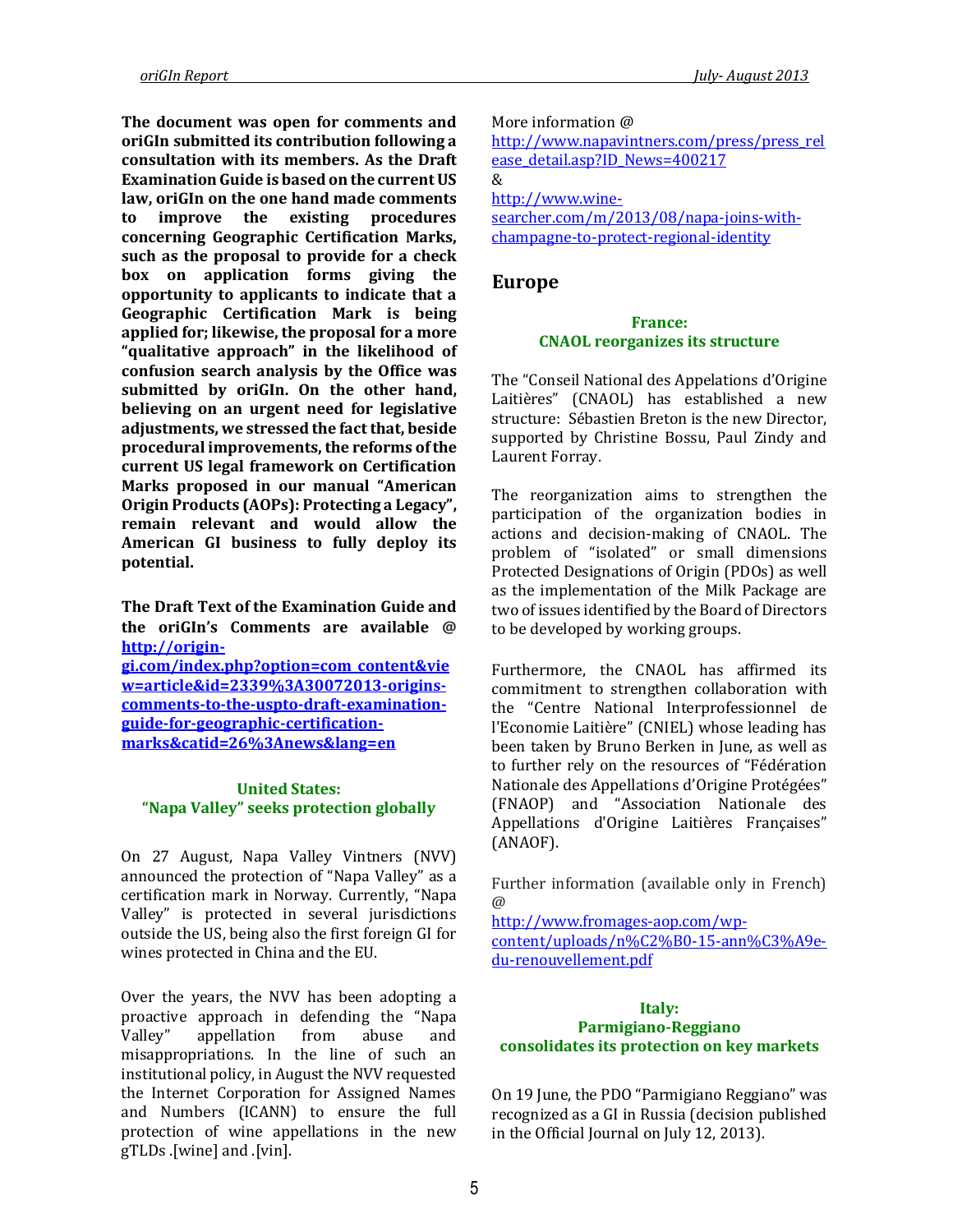This is an important achievement for the "Consorzio del Formaggio Parmigiano-Reggiano", as Russian market represents a tremendous opportunity in terms of export volumes. Moreover, this recognition provides the Consorzio with efficient legal means to fight against counterfeiting and misuse of the PDO in Russia.

#### More information @

[http://www.parmigianoreggiano.com/news/2](http://www.parmigianoreggiano.com/news/2013_2/parmigiano_reggiano_russia_fight_against_faks.aspx) 013<sup>2</sup>/parmigiano\_reggiano\_russia\_fight\_agains [t\\_faks.aspx](http://www.parmigianoreggiano.com/news/2013_2/parmigiano_reggiano_russia_fight_against_faks.aspx)

**We take this opportunity to remind you that the oriGIn Manual on GI protection in BRICs represents a valuable tool for GI groups interested to seek the GI recognition in Russia. More information @ [http://origin-](http://origin-gi.com/index.php?option=com_content&view=article&id=2289%3Aorigin-latest-handbook-gis-brics&catid=33%3Aregular-update-on-gis&lang=en)**

**[gi.com/index.php?option=com\\_content&vie](http://origin-gi.com/index.php?option=com_content&view=article&id=2289%3Aorigin-latest-handbook-gis-brics&catid=33%3Aregular-update-on-gis&lang=en) [w=article&id=2289%3Aorigin-latest](http://origin-gi.com/index.php?option=com_content&view=article&id=2289%3Aorigin-latest-handbook-gis-brics&catid=33%3Aregular-update-on-gis&lang=en)[handbook-gis-brics&catid=33%3Aregular](http://origin-gi.com/index.php?option=com_content&view=article&id=2289%3Aorigin-latest-handbook-gis-brics&catid=33%3Aregular-update-on-gis&lang=en)[update-on-gis&lang=en](http://origin-gi.com/index.php?option=com_content&view=article&id=2289%3Aorigin-latest-handbook-gis-brics&catid=33%3Aregular-update-on-gis&lang=en)**

## **Kosovo: New GI Law enters into force**

On July 19, 2013, the new Law on Geographical Indications (GIs) and Designations of Origin (DO) entered into force in Kosovo.

According to the new GI law, GIs and DO can be registered at Kosovo's Intellectual Property Office and will be protected against any misuse, imitation or usurpation. The new GI Law establishes a validity period of 10 years renewable indefinitely. Moreover, penalty provisions, including monetary sanctions, are provided in case of infringement.

The full text of the new GI Law is available  $\omega$ [http://www.assembly-](http://www.assembly-kosova.org/common/docs/ligjet/Law%20on%20geogaraphical%20indications%20and%20designations%20of%20origin.pdf)

[kosova.org/common/docs/ligjet/Law%20on%](http://www.assembly-kosova.org/common/docs/ligjet/Law%20on%20geogaraphical%20indications%20and%20designations%20of%20origin.pdf) [20geogaraphical%20indications%20and%20de](http://www.assembly-kosova.org/common/docs/ligjet/Law%20on%20geogaraphical%20indications%20and%20designations%20of%20origin.pdf) [signations%20of%20origin.pdf](http://www.assembly-kosova.org/common/docs/ligjet/Law%20on%20geogaraphical%20indications%20and%20designations%20of%20origin.pdf)

#### **Spain:**

## **Under the pressure of Origen España, Unilever removes the slogan "Carte D'Or Denominación de Origen"**

In August, the multinational company "Unilever" launched in Spain an advertising campaign for an ice-cream including the slogan "Carte D'Or Denominación de Origen".

Following this, la "Asociación Española de Denominaciones de Origen" (Origen España) sent a letter to Unilever asking to remove the reference to the "Denominación de origen" from its campaign because of the risk to mislead consumers for an improper use of a concept strictly reserved to quality origin-based product names covered by the Regulation (EU) No 1151/2012 of the European Parliament and of the Council of 21 November 2012 on quality schemes for agricultural products and foodstuffs. As a result, Unilever changed its slogan in "Carte D'Or Original".

More information (only in Spanish) @ [http://origenespana.es/unilever-modifica-una](http://origenespana.es/unilever-modifica-una-campana-de-carte-d%C2%B4or-a-estancias-de-oe/)[campana-de-carte-d%C2%B4or-a-estancias-de](http://origenespana.es/unilever-modifica-una-campana-de-carte-d%C2%B4or-a-estancias-de-oe/)[oe/](http://origenespana.es/unilever-modifica-una-campana-de-carte-d%C2%B4or-a-estancias-de-oe/) &

[http://www.europapress.es/economia/noticia](http://www.europapress.es/economia/noticia-unilever-cambia-campana-publicitaria-carte-dor-elimina-referencia-denominacion-origen-20130826105627.html)[unilever-cambia-campana-publicitaria-carte](http://www.europapress.es/economia/noticia-unilever-cambia-campana-publicitaria-carte-dor-elimina-referencia-denominacion-origen-20130826105627.html)[dor-elimina-referencia-denominacion-origen-](http://www.europapress.es/economia/noticia-unilever-cambia-campana-publicitaria-carte-dor-elimina-referencia-denominacion-origen-20130826105627.html)[20130826105627.html](http://www.europapress.es/economia/noticia-unilever-cambia-campana-publicitaria-carte-dor-elimina-referencia-denominacion-origen-20130826105627.html)

#### **Switzerland (I): Registration for "Zuger Kirsch / Rigi Kirsch"**

On 18 July, the Federal Office for Agriculture (FOAG) announced the end of the opposition period concerning the PDO application for "Zuger Kirsch / Rigi Kirsch". As no oppositions were filed, the name was registered as PDO in Switzerland.

The production is made from regional varieties of cherries, which have a characteristic almond flavor. These fruits are distilled since 150 years by local producers with traditional methods. The climate of the Zoug-Rigi region impacts as well on the product's flavor.

Further information (available in French) @ [http://www.admin.ch/aktuell/00089/?lang=fr](http://www.admin.ch/aktuell/00089/?lang=fr&msg-id=50072) [&msg-id=50072](http://www.admin.ch/aktuell/00089/?lang=fr&msg-id=50072) &

[http://www.blw.admin.ch/themen/00013/000](http://www.blw.admin.ch/themen/00013/00085/00094/01646/index.html?lang=fr) [85/00094/01646/index.html?lang=fr](http://www.blw.admin.ch/themen/00013/00085/00094/01646/index.html?lang=fr)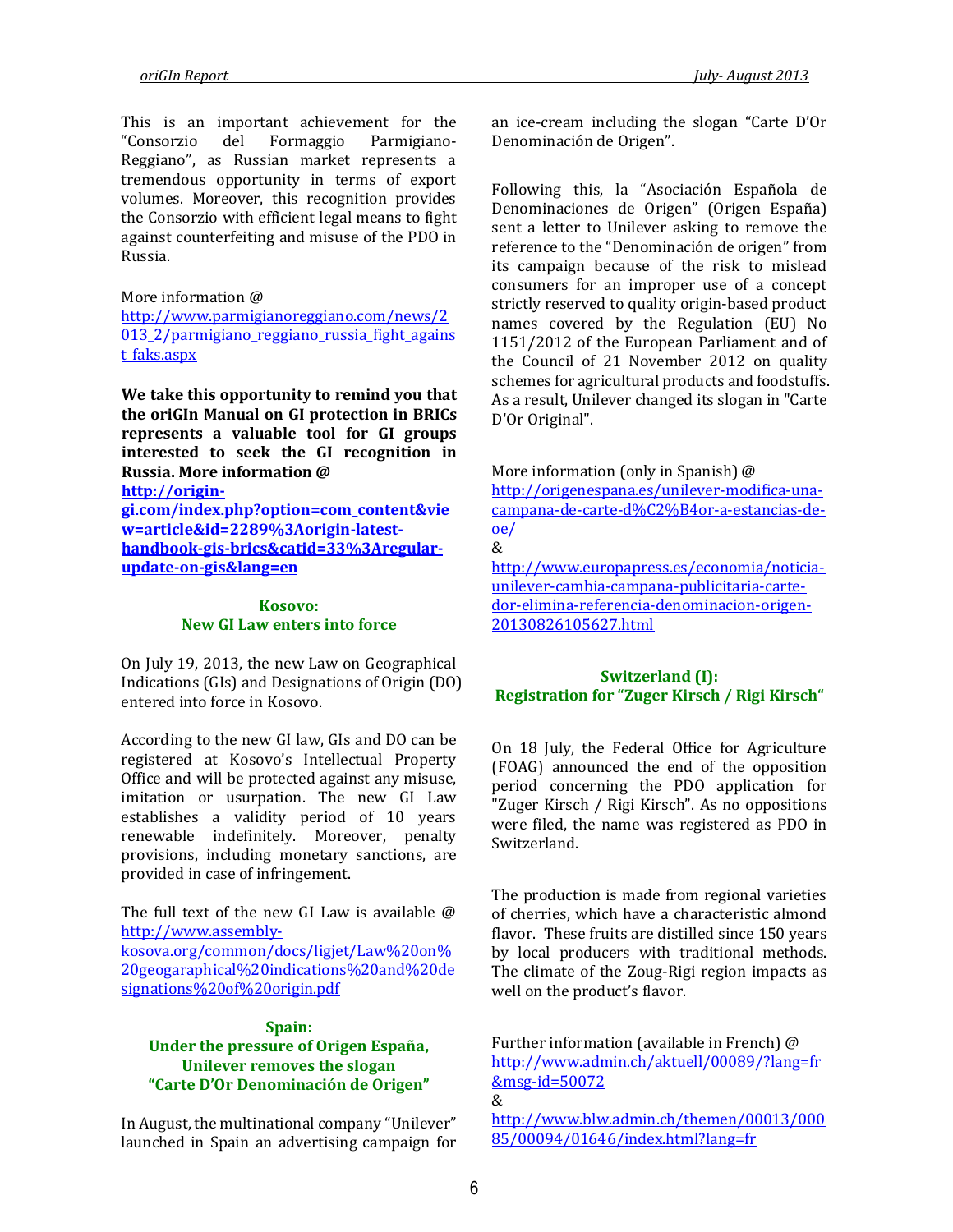## **Switzerland (II): Rejection of three oppositions to the application concerning "Absinthe"**

On 2 August, the Federal Administrative Court (FAC) has rejected three oppositions presented by the European Confederation of Spirits Producers, the French Federation of Spirits and the Distiller "Les Fils d'Emile Pernot", respectively, against the registration of "Absinthe" as PGI.

According to the FAC, the Statutes of the European Confederation of Spirits Producers do not allow it to go to court to defend the interests of its members, but only to conduct advocacy activities. As for the French Federation of Spirits, only a dozen of its members out of 191 are affected by the FOAG decision. Finally, the FAC stated that the distillery "Les Fils d'Emile Pernot" did not provided any evidence of export to Switzerland and, therefore, did not prove to be affected by the decision of the FOAG. This decision can be appealed to the Swiss Federal Supreme Court.

The full text of the FAC is available @ [http://franche](http://franche-comte.france3.fr/sites/regions_france3/files/assets/documents/b-4888_2012_1.pdf)[comte.france3.fr/sites/regions\\_france3/files/as](http://franche-comte.france3.fr/sites/regions_france3/files/assets/documents/b-4888_2012_1.pdf) [sets/documents/b-4888\\_2012\\_1.pdf](http://franche-comte.france3.fr/sites/regions_france3/files/assets/documents/b-4888_2012_1.pdf)

# **European Union (EU)**

## **New rules for the application of the Regulation on GIs of spirit drinks**

On 26 July, the Commission Implementing Regulation (EU) No 716/2013 of 25 July 2013 laying down rules for the application of Regulation 110/2008 of the European Parliament and of the Council on the definition, description, presentation, labelling and the protection of geographical indications of spirit drinks was published.

Among others, the new Regulation addresses the use of compound terms and allusions as referred to in article 10 of Regulation 110/2008, the application for GIs of spirit drinks and the use of the EU symbol for registered GIs of spirit drinks. With the exception of two articles, the Regulation shall apply from 1 September 2013.

The Regulation 716/2013 is available @ [http://eur](http://eur-lex.europa.eu/LexUriServ/LexUriServ.do?uri=OJ:L:2013:201:0021:0030:EN:PDF)[lex.europa.eu/LexUriServ/LexUriServ.do?uri=O](http://eur-lex.europa.eu/LexUriServ/LexUriServ.do?uri=OJ:L:2013:201:0021:0030:EN:PDF) [J:L:2013:201:0021:0030:EN:PDF](http://eur-lex.europa.eu/LexUriServ/LexUriServ.do?uri=OJ:L:2013:201:0021:0030:EN:PDF)

## **New Regulation on information and promotion measures for agricultural products**

On July 31, the European Commission published Commission Implementing Regulation (EU) No 737/2013 of 30 July 2013 amending Regulation (EC) No 501/2008 laying down detailed rules for the application of Council Regulation (EC) No 3/2008 on information provision and promotion measures for agricultural products on the internal market and in third countries. The new Regulation provides for detailed rules for the application of EC Regulation 3/2008.

Further information @

[http://ec.europa.eu/agriculture/newsroom/12](http://ec.europa.eu/agriculture/newsroom/124_en.htm) [4\\_en.htm](http://ec.europa.eu/agriculture/newsroom/124_en.htm)

The text of the Regulation 737/2013 is available @

[http://eur](http://eur-lex.europa.eu/LexUriServ/LexUriServ.do?uri=OJ:L:2013:204:0026:0031:EN:PDF)[lex.europa.eu/LexUriServ/LexUriServ.do?uri=O](http://eur-lex.europa.eu/LexUriServ/LexUriServ.do?uri=OJ:L:2013:204:0026:0031:EN:PDF) [J:L:2013:204:0026:0031:EN:PDF](http://eur-lex.europa.eu/LexUriServ/LexUriServ.do?uri=OJ:L:2013:204:0026:0031:EN:PDF)

#### **A new Regulation to deal with Croatian wines**

On 2 August, the European Commission published the [Implementing Regulation \(EU\)](http://eur-lex.europa.eu/LexUriServ/LexUriServ.do?uri=OJ:L:2013:210:0021:0023:EN:PDF) No [753/2013](http://eur-lex.europa.eu/LexUriServ/LexUriServ.do?uri=OJ:L:2013:210:0021:0023:EN:PDF) amending Regulation (EC) No 607/2009 laying down certain detailed rules for the implementation of Council Regulation (EC) No 479/2008 as regards protected designations of origin and geographical indications, traditional terms, labelling and presentation of certain wine sector products.

Following a request from Croatia on 2 July, this Regulation aims to resolve the issue of Croatian grape variety names which from July 1, 2013 (the day of Croatia's accession to the EU) are in conflict (consist, contain or partially contain) with PDO and PGI for wines protected at the EU level. The Regulation established that these names can be used on Croatian PDO and PGI wines until stocks are exhausted, provided that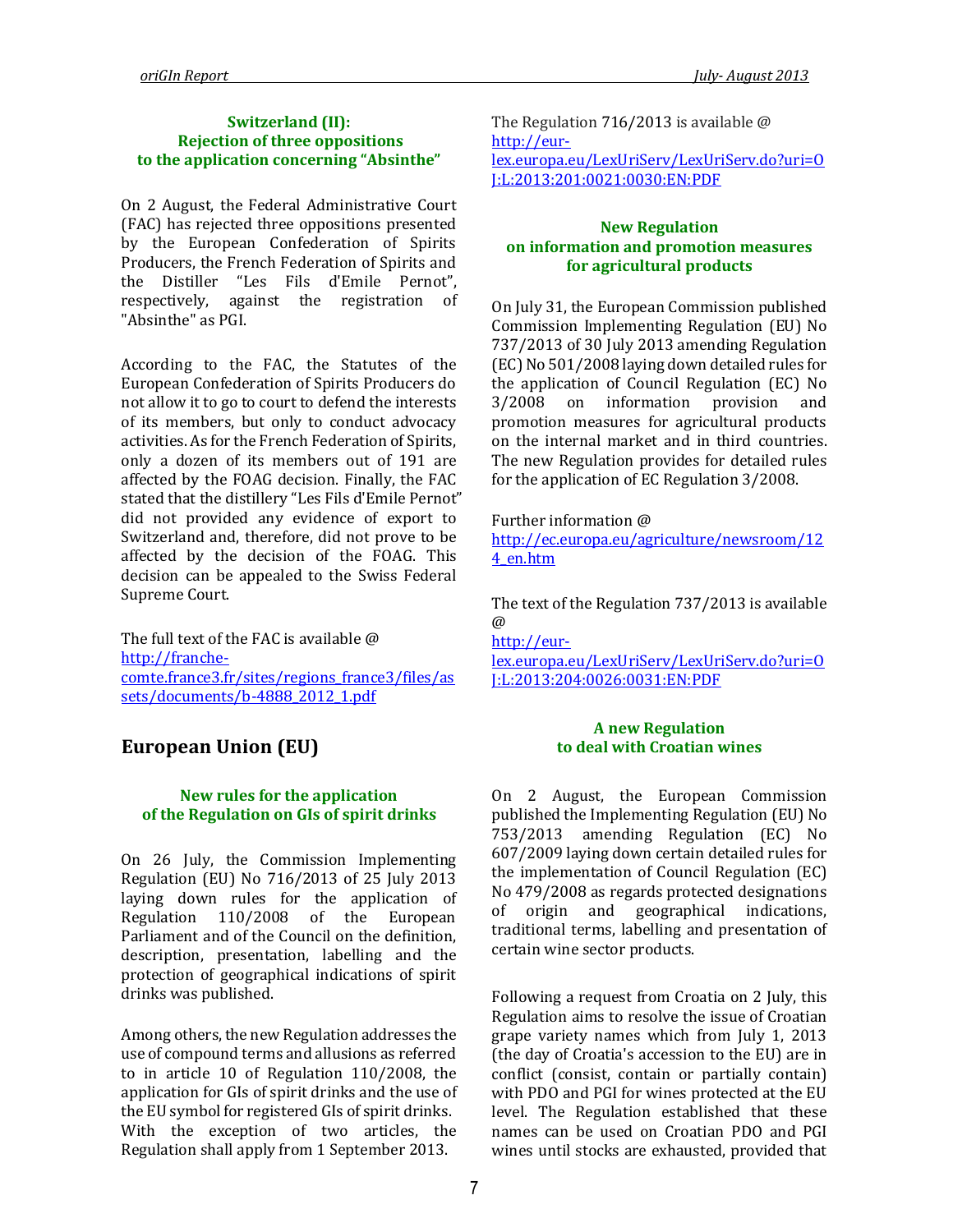they were used in accordance with law applicable before 30 June 2013.

On the other hand, it is worth recalling that the EU has required Croatia to lay off the use of "Prosek" with respect to the local wine, since it is not compatible with the Italian "Prosecco", protected in the EU as a PDO.

The full text of the Regulation 753/2013 can be consulted @ [http://eur](http://eur-lex.europa.eu/LexUriServ/LexUriServ.do?uri=OJ:L:2013:210:0021:0023:EN:PDF)[lex.europa.eu/LexUriServ/LexUriServ.do?uri=O](http://eur-lex.europa.eu/LexUriServ/LexUriServ.do?uri=OJ:L:2013:210:0021:0023:EN:PDF) [J:L:2013:210:0021:0023:EN:PDF](http://eur-lex.europa.eu/LexUriServ/LexUriServ.do?uri=OJ:L:2013:210:0021:0023:EN:PDF)

#### **OHIM: Nullity of a trademark conflicting with the PDO "Parmigiano-Reggiano"**

On 8 July, the Office for Harmonization in the Internal Market (OHIM) upheld the opposition presented by the "Consorzio del Formaggio Parmigiano-Reggiano", and declared the nullity of the word-graphic community trademark "Tradizioni di Parma" for cheese and dairy products.

The decision was based on the absolute grounds for refusal contained in the Article 7.1 k) of Council Regulation (EC) No 207/2009 of 26 February 2009 on the Community trade mark (CTM) to register trademarks which contain or consist of a designation of origin or a geographical indication registered in accordance with the Council Regulation (EC) No 510/2006 of 20 March 2006 on the protection of geographical indications and designations of origin for agricultural products and foodstuffs (in force at the time of opposition and now replaced by the EU Regulation 1151/2012).

Moreover, the OHIM considered the trademark "Tradizioni di Parma" as an evocation of the PDO "Parmigiano-Reggiano" and consequently infringing the Art.13.1 k) of the EU Regulation 510/2006.

The text of the decision is available (only in Italian) @ [http://oami.europa.eu/LegalDocs/Cancellation](http://oami.europa.eu/LegalDocs/Cancellation/it/C005032404_3668.pdf) [/it/C005032404\\_3668.pdf](http://oami.europa.eu/LegalDocs/Cancellation/it/C005032404_3668.pdf)

**oriGIn welcomed this decision, which is in line with the recommendations contained in its position paper on trademark applications conflicting with PDO/PGI transmitted to the OHIM and various EU trademark Offices in 2011 (please see: [http://www.origin](http://www.origin-gi.com/index.php?option=com_content&view=article&id=37&Itemid=84&lang=en)[gi.com/index.php?option=com\\_content&vie](http://www.origin-gi.com/index.php?option=com_content&view=article&id=37&Itemid=84&lang=en) [w=article&id=37&Itemid=84&lang=en\)](http://www.origin-gi.com/index.php?option=com_content&view=article&id=37&Itemid=84&lang=en).**

## **News on PGI/PDO**

# **Registrations**

"Prés-salés de la baie de Somme" (PDO) France – 09/07: [http://eur](http://eur-lex.europa.eu/LexUriServ/LexUriServ.do?uri=OJ:L:2013:188:0003:0004:EN:PDF)[lex.europa.eu/LexUriServ/LexUriServ.do?uri=O](http://eur-lex.europa.eu/LexUriServ/LexUriServ.do?uri=OJ:L:2013:188:0003:0004:EN:PDF) [J:L:2013:188:0003:0004:EN:PDF](http://eur-lex.europa.eu/LexUriServ/LexUriServ.do?uri=OJ:L:2013:188:0003:0004:EN:PDF)

"East Kent Goldings" (PDO) United Kingdom – 24/07: [http://eur-](http://eur-lex.europa.eu/LexUriServ/LexUriServ.do?uri=OJ:L:2013:199:0001:0002:EN:PDF)

[lex.europa.eu/LexUriServ/LexUriServ.do?uri=O](http://eur-lex.europa.eu/LexUriServ/LexUriServ.do?uri=OJ:L:2013:199:0001:0002:EN:PDF) [J:L:2013:199:0001:0002:EN:PDF](http://eur-lex.europa.eu/LexUriServ/LexUriServ.do?uri=OJ:L:2013:199:0001:0002:EN:PDF)

# **Registration requests**

"Antep Baklavası"/ "Gaziantep Baklavası" (PGI) Turkey – 08/08: [http://eur](http://eur-lex.europa.eu/LexUriServ/LexUriServ.do?uri=OJ:C:2013:229:0043:0046:EN:PDF)[lex.europa.eu/LexUriServ/LexUriServ.do?uri=O](http://eur-lex.europa.eu/LexUriServ/LexUriServ.do?uri=OJ:C:2013:229:0043:0046:EN:PDF) [J:C:2013:229:0043:0046:EN:PDF](http://eur-lex.europa.eu/LexUriServ/LexUriServ.do?uri=OJ:C:2013:229:0043:0046:EN:PDF)

"West Country Beef" (PGI) United Kingdom – 09/08:

[http://eur-](http://eur-lex.europa.eu/LexUriServ/LexUriServ.do?uri=OJ:C:2013:231:0014:0019:EN:PDF)

[lex.europa.eu/LexUriServ/LexUriServ.do?uri=O](http://eur-lex.europa.eu/LexUriServ/LexUriServ.do?uri=OJ:C:2013:231:0014:0019:EN:PDF) [J:C:2013:231:0014:0019:EN:PDF](http://eur-lex.europa.eu/LexUriServ/LexUriServ.do?uri=OJ:C:2013:231:0014:0019:EN:PDF)

"West Country Lamb" (PGI) United Kingdom – 09/08:

[http://eur-](http://eur-lex.europa.eu/LexUriServ/LexUriServ.do?uri=OJ:C:2013:231:0009:0013:EN:PDF)

[lex.europa.eu/LexUriServ/LexUriServ.do?uri=O](http://eur-lex.europa.eu/LexUriServ/LexUriServ.do?uri=OJ:C:2013:231:0009:0013:EN:PDF) [J:C:2013:231:0009:0013:EN:PDF](http://eur-lex.europa.eu/LexUriServ/LexUriServ.do?uri=OJ:C:2013:231:0009:0013:EN:PDF)

"Yorkshire Wensleydale" (PDO) United Kingdom – 09/08:

[http://eur](http://eur-lex.europa.eu/LexUriServ/LexUriServ.do?uri=OJ:C:2013:231:0020:0024:EN:PDF)[lex.europa.eu/LexUriServ/LexUriServ.do?uri=O](http://eur-lex.europa.eu/LexUriServ/LexUriServ.do?uri=OJ:C:2013:231:0020:0024:EN:PDF) [J:C:2013:231:0020:0024:EN:PDF](http://eur-lex.europa.eu/LexUriServ/LexUriServ.do?uri=OJ:C:2013:231:0020:0024:EN:PDF)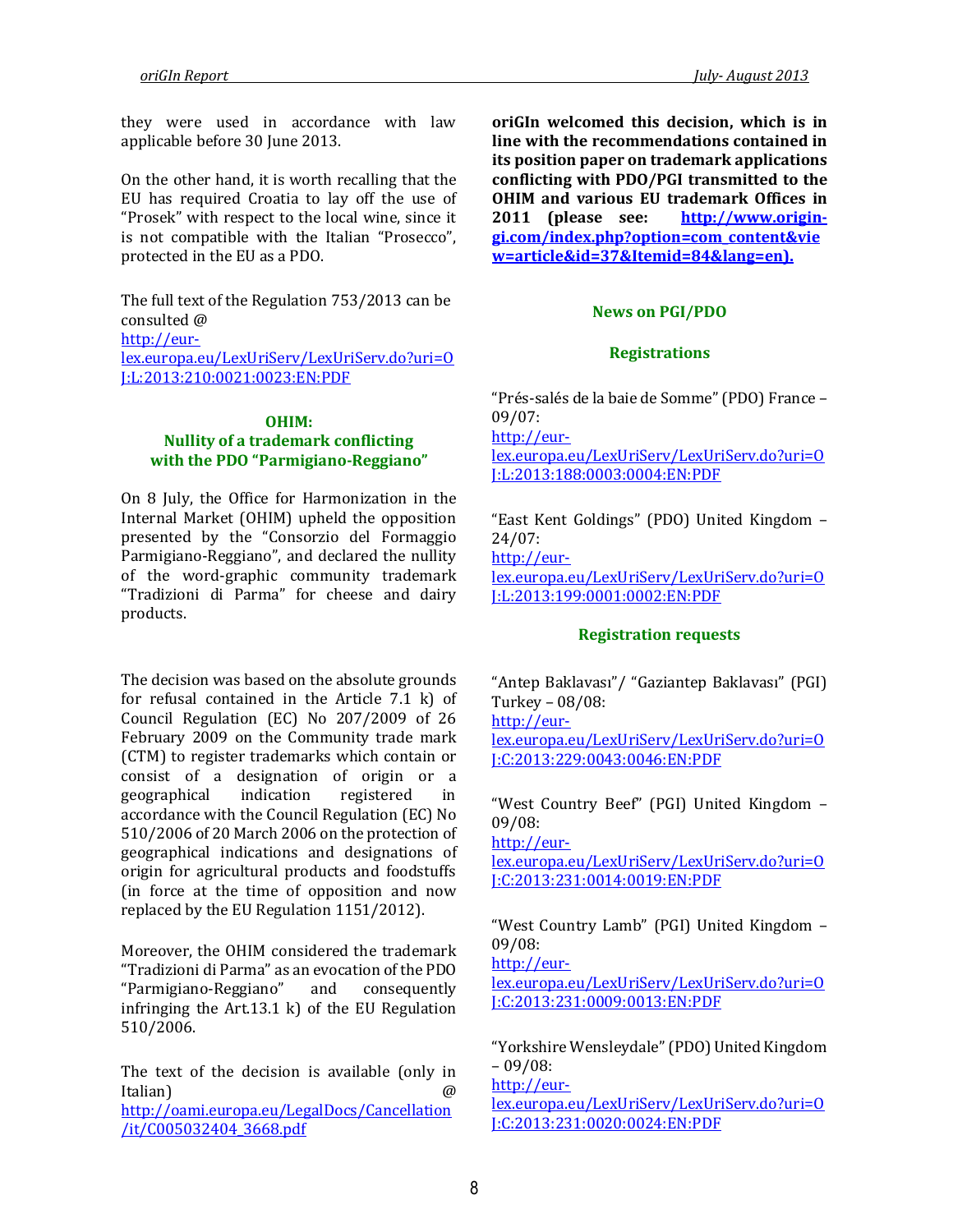"Anglesey Sea Salt"/ "Halen Môn" (PDO) United Kingdom – 10/08 [http://eur](http://eur-lex.europa.eu/LexUriServ/LexUriServ.do?uri=OJ:C:2013:232:0017:0020:EN:PDF)[lex.europa.eu/LexUriServ/LexUriServ.do?uri=O](http://eur-lex.europa.eu/LexUriServ/LexUriServ.do?uri=OJ:C:2013:232:0017:0020:EN:PDF) [J:C:2013:232:0017:0020:EN:PDF](http://eur-lex.europa.eu/LexUriServ/LexUriServ.do?uri=OJ:C:2013:232:0017:0020:EN:PDF)

"Dithmarscher Kohl" (PGI) Germany – 10/08: [http://eur](http://eur-lex.europa.eu/LexUriServ/LexUriServ.do?uri=OJ:C:2013:232:0021:0025:EN:PDF)[lex.europa.eu/LexUriServ/LexUriServ.do?uri=O](http://eur-lex.europa.eu/LexUriServ/LexUriServ.do?uri=OJ:C:2013:232:0021:0025:EN:PDF) [J:C:2013:232:0021:0025:EN:PDF](http://eur-lex.europa.eu/LexUriServ/LexUriServ.do?uri=OJ:C:2013:232:0021:0025:EN:PDF)

#### **Modification requests**

"Κονσερβολια Ροβιων" (Konservolia Rovion) (PDO) Greece – 07/08: [http://eur](http://eur-lex.europa.eu/LexUriServ/LexUriServ.do?uri=OJ:C:2013:228:0030:0036:EN:PDF)[lex.europa.eu/LexUriServ/LexUriServ.do?uri=O](http://eur-lex.europa.eu/LexUriServ/LexUriServ.do?uri=OJ:C:2013:228:0030:0036:EN:PDF) [J:C:2013:228:0030:0036:EN:PDF](http://eur-lex.europa.eu/LexUriServ/LexUriServ.do?uri=OJ:C:2013:228:0030:0036:EN:PDF)

"Liquirizia di Calabria" (PDO) Italy – 31/07: [http://eur](http://eur-lex.europa.eu/LexUriServ/LexUriServ.do?uri=OJ:C:2013:219:0012:0017:EN:PDF)[lex.europa.eu/LexUriServ/LexUriServ.do?uri=O](http://eur-lex.europa.eu/LexUriServ/LexUriServ.do?uri=OJ:C:2013:219:0012:0017:EN:PDF) [J:C:2013:219:0012:0017:EN:PDF](http://eur-lex.europa.eu/LexUriServ/LexUriServ.do?uri=OJ:C:2013:219:0012:0017:EN:PDF)

# **INTERNATIONAL, REGIONAL AND BILATERAL NEGOTIATIONS**

# **ICANN: New gTLDs and GIs**

In 2011, the Internet Corporation for Assigned Names and Numbers (ICANN) had launched a program to create new generic Top-Level Domains (new gTLDs) of an "open" nature, such as. [city], .[community], .[brand], or .[GI]. Currently more than 1,300 applications are being processed (see: [http://newgtlds.icann.org/en/\)](http://newgtlds.icann.org/en/). Likewise, the rules for the new gTLDs program are under discussion at regular meetings held by ICANN. At the Beijing meeting, held from 7 to 11 April 2013, the ICANN Government Advisory Committee (GAC) presented concerns with regard to some problematic new top-level domain applications conflicting with national laws, including intellectual property rights (for more details see oriGIn Reports of March and April). The GAC met again during the 47th ICANN meeting held in Durban (South Africa) during the week of 13 July 2013. Governments discussed whether special protection should be provided online for

GIs, and in particular, for the two strings .vin and .wine. More information @ [http://www.ip](http://www.ip-watch.org/2013/08/01/governments-disagree-on-geographical-indication-protection-at-tld-level/)[watch.org/2013/08/01/governments](http://www.ip-watch.org/2013/08/01/governments-disagree-on-geographical-indication-protection-at-tld-level/)[disagree-on-geographical-indication](http://www.ip-watch.org/2013/08/01/governments-disagree-on-geographical-indication-protection-at-tld-level/)[protection-at-tld-level/](http://www.ip-watch.org/2013/08/01/governments-disagree-on-geographical-indication-protection-at-tld-level/)

**oriGIn has been following closely the ICANN new gTLD program since the beginning**. **At the General Assembly held in Bordeaux in May 2013, the GI protection at gTLD level was identified as a priority for the action of the Organization (please see the Bordeaux Declaration). Following this, oriGIn launched a worldwide campaign with the aim to ensure that the process of attribution of new gTLDs is fully compatible with the internationally accepted rules on Intellectual Property Rights (IPRs) and, therefore, consider GIs as prior rights deserving protection in case of irregular use in new gTLDs. In this respect, oriGIn got in touch with the Executive Committee of the ICANN Board of Directors and the European Commission. Likewise, several members of oriGIn contacted their respective national representatives within the GAC. The campaign had the objective to draw the attention of ICANN and GAC on the limits that the final draft of the new gTLD Registry Agreement still contains as to the protection given to GIs in the new gTLDs. Moreover, origin stressed the importance to respect the internationally accepted rules on GIs for the overall credibility of the new gTLDs system. Furthermore, oriGIn called on ICANN to establish a dispute resolution mechanism compatible with the financial resources of GI beneficiaries.**

**oriGIn will continue monitoring the process of attribution of new gTLDs and will insist on the need to ensure the respect of the legitimate rights deriving from GIs.**

More information on the oriGIn's worldwide campaign on new gTLDs & GIs is available @ [http://origin-](http://origin-gi.com/index.php?option=com_content&view=article&id=2338:09072013-origin-letter-on-the-icann-process-for-the-attribution-of-new-gtlds-and-gis&catid=26:news&lang=en&Itemid=)

[gi.com/index.php?option=com\\_content&view=a](http://origin-gi.com/index.php?option=com_content&view=article&id=2338:09072013-origin-letter-on-the-icann-process-for-the-attribution-of-new-gtlds-and-gis&catid=26:news&lang=en&Itemid=) [rticle&id=2338:09072013-origin-letter-on-the](http://origin-gi.com/index.php?option=com_content&view=article&id=2338:09072013-origin-letter-on-the-icann-process-for-the-attribution-of-new-gtlds-and-gis&catid=26:news&lang=en&Itemid=)[icann-process-for-the-attribution-of-new-gtlds](http://origin-gi.com/index.php?option=com_content&view=article&id=2338:09072013-origin-letter-on-the-icann-process-for-the-attribution-of-new-gtlds-and-gis&catid=26:news&lang=en&Itemid=)[and-gis&catid=26:news&lang=en&Itemid=](http://origin-gi.com/index.php?option=com_content&view=article&id=2338:09072013-origin-letter-on-the-icann-process-for-the-attribution-of-new-gtlds-and-gis&catid=26:news&lang=en&Itemid=)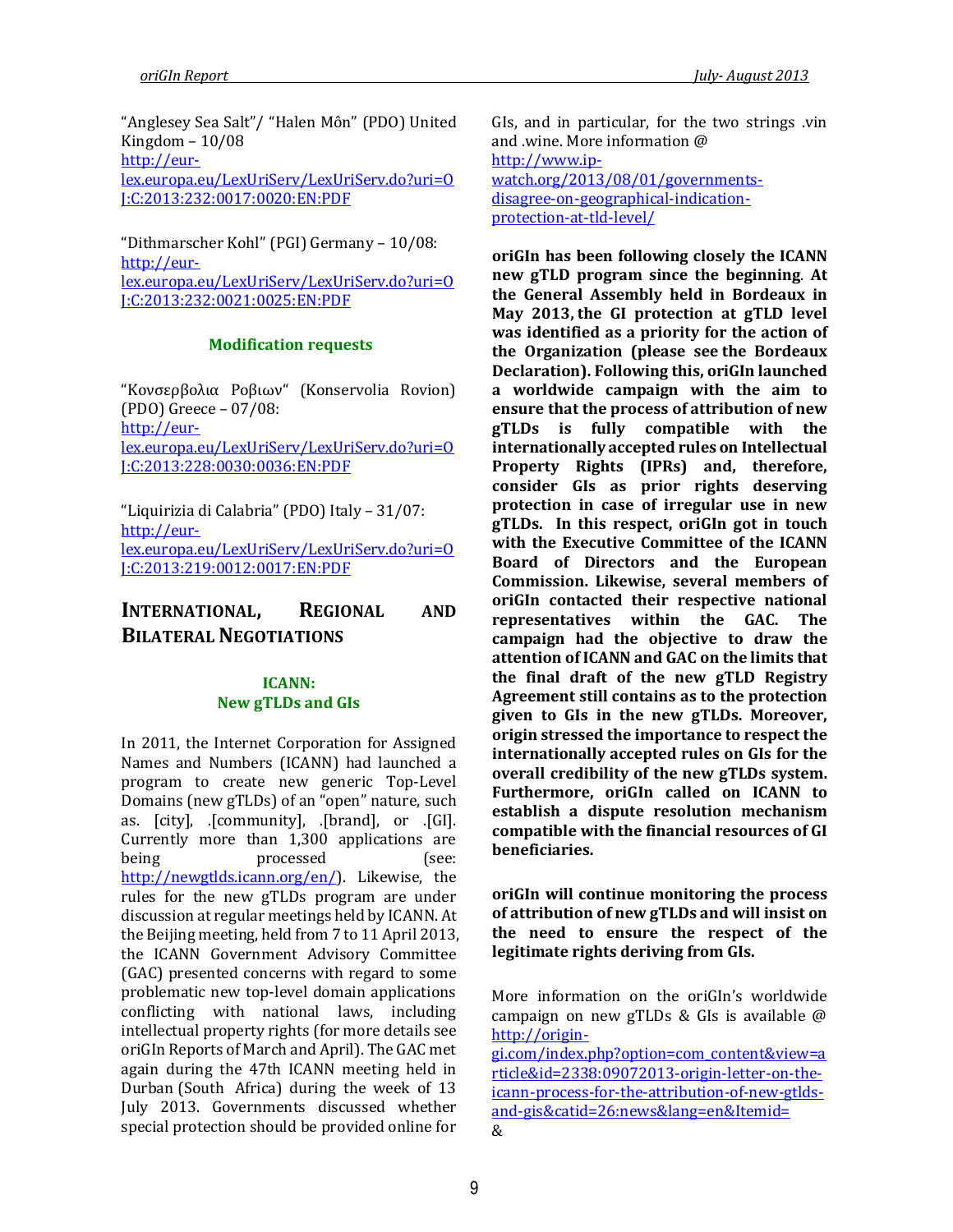[http://www.ip-watch.org/2013/07/11/gi](http://www.ip-watch.org/2013/07/11/gi-proponents-seek-recognition-in-new-internet-domains-programme-at-icann/)[proponents-seek-recognition-in-new-internet](http://www.ip-watch.org/2013/07/11/gi-proponents-seek-recognition-in-new-internet-domains-programme-at-icann/)[domains-programme-at-icann/](http://www.ip-watch.org/2013/07/11/gi-proponents-seek-recognition-in-new-internet-domains-programme-at-icann/)

## **Transatlantic Trade and Investment Partnership (TTIP): Update on negotiations**

On 14 June the mandate for the negotiations was approved by the European Council. In early July, the first round of negotiations took place in Washington, DC and as part of this round of negotiations, a meeting of the Transatlantic Group on Intellectual Property (IP) took place on 11 July.

Under the leadership of the Chief Negotiator, Ignacio Garcia Bercero, Director at the Directorate General (DG) for Trade of the European Commission, the TTIP negotiating team includes Pedro Velasco Martins (DG Trade) for the area of IP and John Clarke and Raimondo Serra (DG Agriculture and Rural Development) to specifically cover GIs. The list of the lead negotiators for all the areas covered by the process is available [http://trade.ec.europa.eu/doclib/docs/2013/ju](http://trade.ec.europa.eu/doclib/docs/2013/july/tradoc_151668.pdf) [ly/tradoc\\_151668.pdf.](http://trade.ec.europa.eu/doclib/docs/2013/july/tradoc_151668.pdf) It is important to recall that the Resolution welcoming the start of the TTIP approved by the European Parliament on 23 May stressed that any agreement should be consistent with existing international agreements on IP, expressly supporting the inclusion of GIs in the negotiations.

On the other hand, the EU has presented the initial TTIP Position Papers covering several areas such as trade and sustainable development, and sanitary and phytosanitary measures (i.e. barriers to trade in food and agricultural products), among others. More information @

[http://trade.ec.europa.eu/doclib/press/index.c](http://trade.ec.europa.eu/doclib/press/index.cfm?id=936) [fm?id=936](http://trade.ec.europa.eu/doclib/press/index.cfm?id=936)

&

[http://www.ip-](http://www.ip-watch.org/?p=30818&utm_source=post&utm_medium=email&utm_campaign=alerts)

[watch.org/?p=30818&utm\\_source=post&utm\\_](http://www.ip-watch.org/?p=30818&utm_source=post&utm_medium=email&utm_campaign=alerts) [medium=email&utm\\_campaign=alerts](http://www.ip-watch.org/?p=30818&utm_source=post&utm_medium=email&utm_campaign=alerts) &

[http://trade.ec.europa.eu/doclib/press/index.c](http://trade.ec.europa.eu/doclib/press/index.cfm?id=950) [fm?id=950](http://trade.ec.europa.eu/doclib/press/index.cfm?id=950)

&

[http://trade.ec.europa.eu/doclib/press/index.c](http://trade.ec.europa.eu/doclib/press/index.cfm?id=943) [fm?id=943](http://trade.ec.europa.eu/doclib/press/index.cfm?id=943)

## **EU-Central America Association Agreement: entry into force suspended with respect to El Salvador and Costa Rica**

The European Council has not authorized the entry into force of the Association Agreement between the EU and Central America with respect to El Salvador and Costa Rica. The Agreement regularly entered into force on 1 August 2013 with respect to Honduras, Nicaragua and Panama.

The decision of the European Council was based on the opposition of Italy regarding the lack of protection in Costa Rica and El Salvador of various Italian GIs protected under the Agreement (Parmigiano Reggiano, Fontina, Gorgonzola and Provolone Valpadana, as well as to Grana Padano and Prosciutto di Parma, in the case of El Salvador).

Among other trade clauses, this Association Agreement provides the protection of 10 Central American GIs in the EU and of some 200 GIs from the EU in the singing countries of Central America.

#### More information @

[http://www.dairyreporter.com/Regulation-](http://www.dairyreporter.com/Regulation-Safety/Italy-blocks-EU-Costa-Rica-trade-deal-over-cheese-GI-infringements)[Safety/Italy-blocks-EU-Costa-Rica-trade-deal](http://www.dairyreporter.com/Regulation-Safety/Italy-blocks-EU-Costa-Rica-trade-deal-over-cheese-GI-infringements)[over-cheese-GI-infringements](http://www.dairyreporter.com/Regulation-Safety/Italy-blocks-EU-Costa-Rica-trade-deal-over-cheese-GI-infringements)

## &

[http://www.corriereinformazione.it/20130805](http://www.corriereinformazione.it/2013080526670/imprese/negoziati-ue-centro-america-la-posizione-dei-consorzi-di-tutela.html) [26670/imprese/negoziati-ue-centro-america](http://www.corriereinformazione.it/2013080526670/imprese/negoziati-ue-centro-america-la-posizione-dei-consorzi-di-tutela.html)[la-posizione-dei-consorzi-di-tutela.html](http://www.corriereinformazione.it/2013080526670/imprese/negoziati-ue-centro-america-la-posizione-dei-consorzi-di-tutela.html) (only in Italian)

#### **FTA EU-Colombia/Peru: Entry into force in Colombia**

On 1 August the Free Trade Agreement (FTA) between the EU and Colombia and Peru entered into force in Colombia after the conclusion of the ratification procedures last June. In Peru, the FTA entered into force on 1 March 2013.

The agreement establishes the protection of 115 European GIs in Colombia and 2 Colombian GIs in the EU: "Cholupa de Huila" (fruit) and "Guacamayas" (handicraft).

#### Further information @

[http://trade.ec.europa.eu/doclib/press/index.c](http://trade.ec.europa.eu/doclib/press/index.cfm?id=953) [fm?id=953](http://trade.ec.europa.eu/doclib/press/index.cfm?id=953)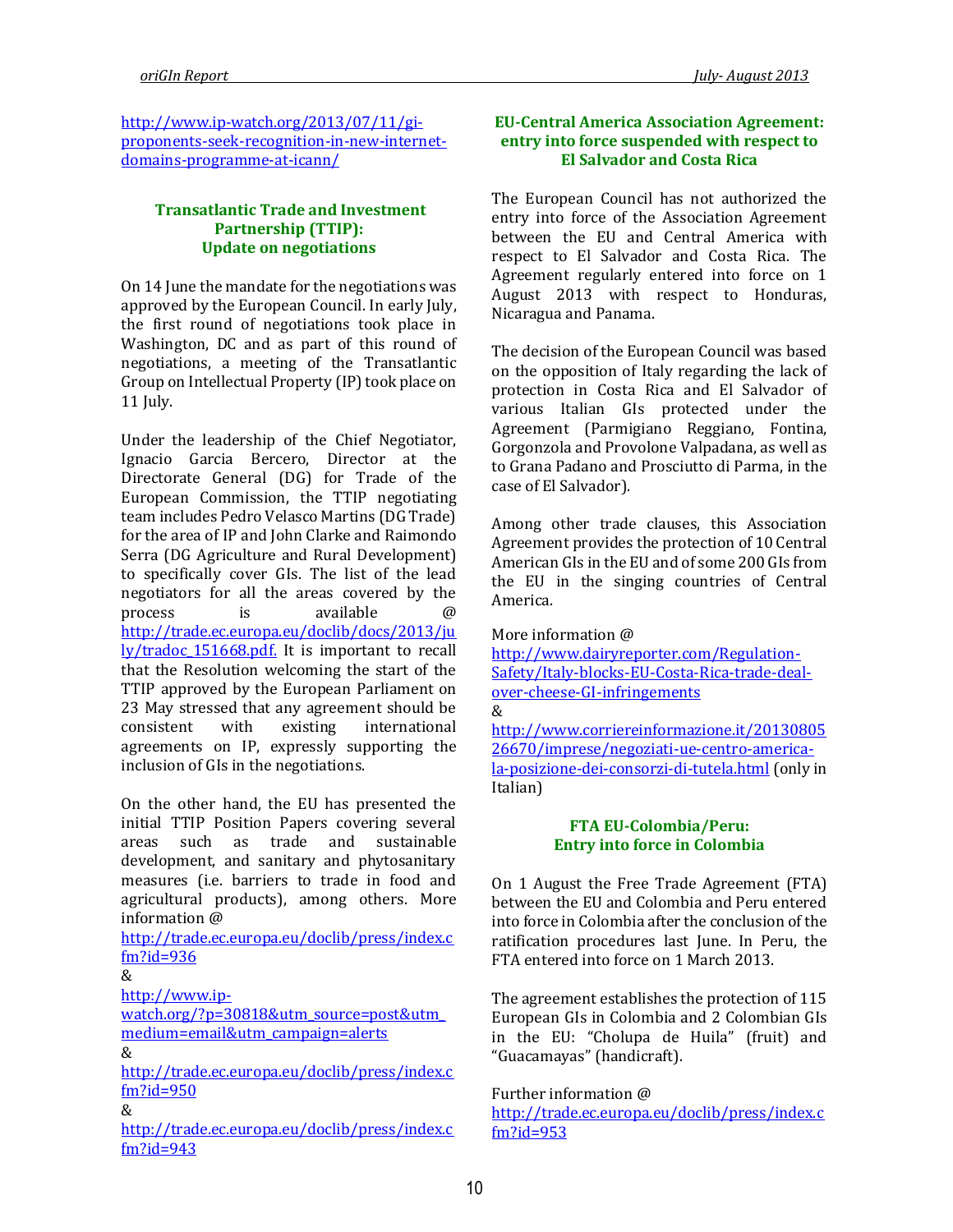# **SUSTAINABILITY & INNOVATION**

## **WIPO: Project on IP and product branding in DCs and LDCs**

In the framework of the 25th session of the World Intellectual Property Organization (WIPO) Intergovernmental Committee on Genetic Resources, Traditional Knowledge and Folklore (IGC), held from 15 to 24 July, a side event was organized by the WIPO Secretariat to present the Project on IP and product branding for Developing and Least Developed Countries (DCs & LDCs).

The main purpose of the event was to show experiences of different countries using IP to add value for certain traditional or origin products, thereby contributing to the economic development of local communities. Panama, Thailand and Uganda were the selected countries to develop the pilot projects, based on the level of uniqueness and quality of their most emblematic products and on the existence of an adequate legal framework.

The main challenges encountered by the project have been i) to identify the best IP tool to use in a given case, ii) to assess how the IP system can reconcile tensions between the adaptation of these products to market needs and the preservation of their traditional nature.

More information @

[http://www.wipo.int/tk/en/news/igc/2013/n](http://www.wipo.int/tk/en/news/igc/2013/news_0017.html) [ews\\_0017.html](http://www.wipo.int/tk/en/news/igc/2013/news_0017.html) &

[http://www.wipo.int/meetings/en/doc\\_details.](http://www.wipo.int/meetings/en/doc_details.jsp?doc_id=131716) [jsp?doc\\_id=131716](http://www.wipo.int/meetings/en/doc_details.jsp?doc_id=131716)

#### **India: Microchip to test the authenticity of Kashmir Pashmina**

On 5 August, the Pashmina Testing and Quality Certification Centre (PTQCC) was inaugurated in India. As one of its first actions against counterfeiting, the Centre is implementing the

use of a micro-chip attached to the Pashmina to guarantee the genuineness of the product.

This copy-proof micro-chip carries invisible nano particles with a unique code that can be read under infrared light, as well as it provides visible information. It can neither be transferred, nor destroyed. The Centre will start testing if the shawl is handmade or not and if it has enough percentage of Kashmir. In the second stage, the Centre will be able to identify the percentage of the wool-mix that makes the shawl.

More information @

[http://articles.economictimes.indiatimes.com/](http://articles.economictimes.indiatimes.com/2013-08-06/news/41132034_1_pashmina-shawl-farooqui-crore) [2013-08-06/news/41132034\\_1\\_pashmina](http://articles.economictimes.indiatimes.com/2013-08-06/news/41132034_1_pashmina-shawl-farooqui-crore)[shawl-farooqui-crore](http://articles.economictimes.indiatimes.com/2013-08-06/news/41132034_1_pashmina-shawl-farooqui-crore) & [http://www.risingkashmir.in/news/kashmir](http://www.risingkashmir.in/news/kashmir-set-to-have-first-pashmina-testing-lab-52697.aspx)[set-to-have-first-pashmina-testing-lab-](http://www.risingkashmir.in/news/kashmir-set-to-have-first-pashmina-testing-lab-52697.aspx)

[52697.aspx](http://www.risingkashmir.in/news/kashmir-set-to-have-first-pashmina-testing-lab-52697.aspx)

# **GI EVENTS**

### **oriGIn at the fourth global review of the WTO Aid for Trade project**

**On 9 July, oriGIn participated in a seminar on GIs and development issues organised by the French Mission to the World Trade Organisation (WTO) in the framework of the Fourth Global Review of Aid for Trade at the WTO.** 

The panel discussed several GI success stories in developing countries in Asia, Africa and South America as well as fresh opportunities in terms of technical assistance for GIs in developing countries.

More information @

[http://www.intracen.org/news/Experts](http://www.intracen.org/news/Experts-discuss-the-benefits-of-geographical-indications-and-the-support-needed-to-make-them-work/)[discuss-the-benefits-of-geographical](http://www.intracen.org/news/Experts-discuss-the-benefits-of-geographical-indications-and-the-support-needed-to-make-them-work/)[indications-and-the-support-needed-to-make](http://www.intracen.org/news/Experts-discuss-the-benefits-of-geographical-indications-and-the-support-needed-to-make-them-work/)[them-work/](http://www.intracen.org/news/Experts-discuss-the-benefits-of-geographical-indications-and-the-support-needed-to-make-them-work/) &

[http://www.wto.org/english/tratop\\_e/devel\\_e](http://www.wto.org/english/tratop_e/devel_e/a4t_e/global_review13prog_e/global_review13prog_e.htm) [/a4t\\_e/global\\_review13prog\\_e/global\\_review1](http://www.wto.org/english/tratop_e/devel_e/a4t_e/global_review13prog_e/global_review13prog_e.htm) [3prog\\_e.htm](http://www.wto.org/english/tratop_e/devel_e/a4t_e/global_review13prog_e/global_review13prog_e.htm)